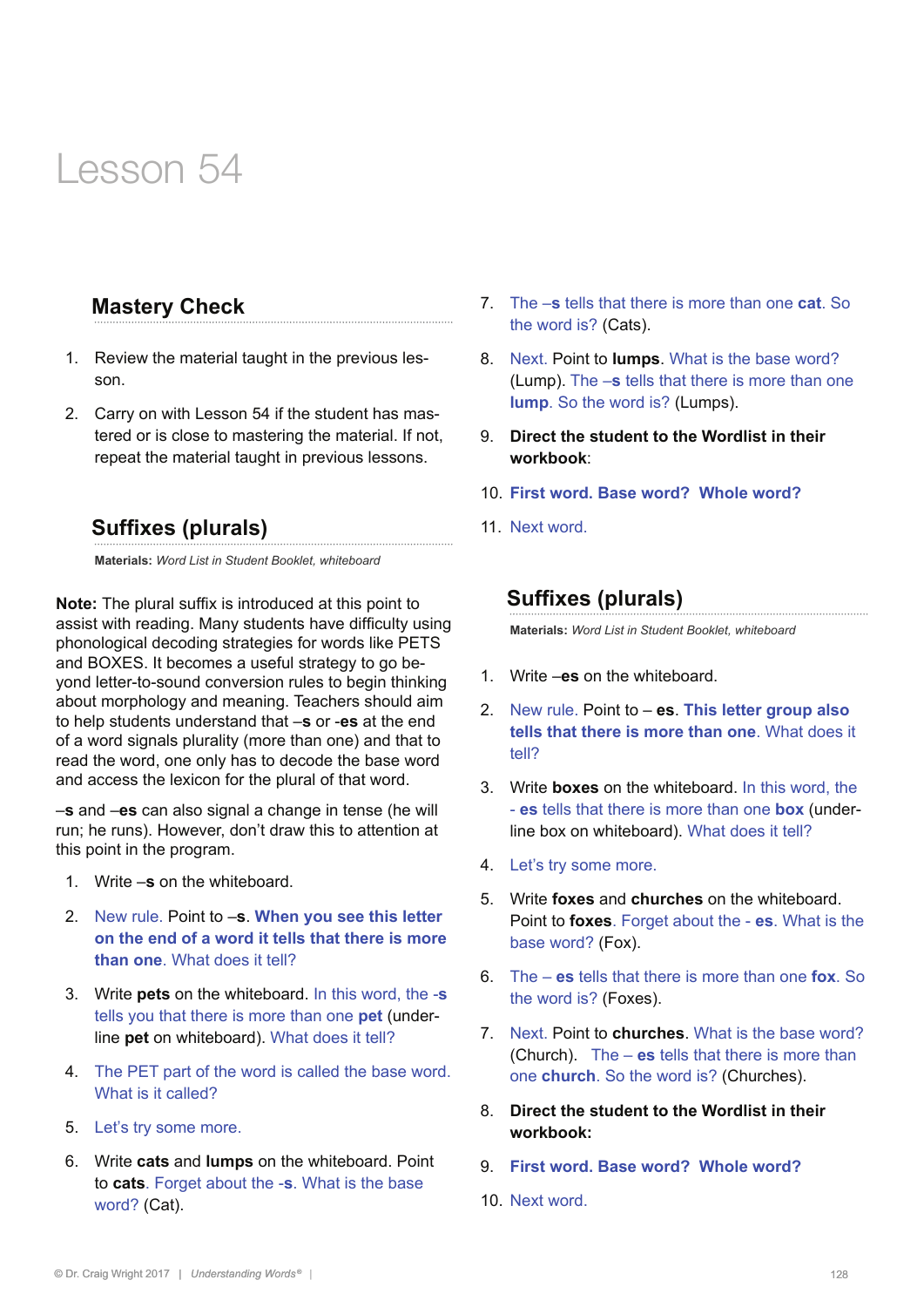#### **3-step spelling**

**Materials:** *Whiteboard or paper* 

Prompt the correct spelling choice when there is more than one plausible spelling choice (e.g., M/MB or UR/ IR/ER).

1. Say **cows**. Say it slowly.<sup>16</sup> Now write it.

2. Repeat for **boxes** 17, **might**, **foxes**, **lambs**, **stars** and **churches**.

#### **Whiteboard words**

**Materials:** *Whiteboard*

- 1. Write **sit** on the whiteboard.
- 2. What word?
- 3. Change **sit** into **six**. What word?
- 4. Repeat for **six-sixes-boxes-box-boat-boatsboast-book-books-burn-burning-bringingbright-ropes-tapes-towns-turn-burn-barnbarns-brave-bird-birds-bundle-bundles**.

### **Irregular-word reading**

**Materials:** *Whiteboard, Irregular-words: I'll, find*

- 1. **Some words can't be sounded out**. Say the rule.
- 2. Write the words one at a time on the whiteboard.
- 3. To introduce each word: This word is **I'll**. What word?
- 4. Write a selection of previously mastered irregular-words on the whiteboard alongside the words being taught in this lesson.
- 5. Point to the words *in random order* while indicating for the student to name the word. Continue until the student has correctly named the new words 5-6 times.

17 Remind the student that BOXES means that there is more than one BOX. Prompt them to spell the base word and then think about adding the letters used to signify "more than one".

### **Sentence reading**

**Materials:** *Sentences in Student Booklet*

- 1. You are going to read some sentences. The words that can't be sounded out are written in red.
- 2. First sentence. Remember: if you know the word, just say it. If you don't know it, look carefully and sound it out.

### **Comprehension**

**Materials:** *Comprehension passages in Student Booklet*

- 1. Direct the student to read the first item. Then direct them to read each question *aloud* and answer it.
- 2. Repeat for remaining items if necessary.

#### **■ END OF LESSON 54**

<sup>16</sup> Remind the student that COWS means that there is more than one COW. Prompt them to spell the base word and then think about adding the letter used to signify "more than one".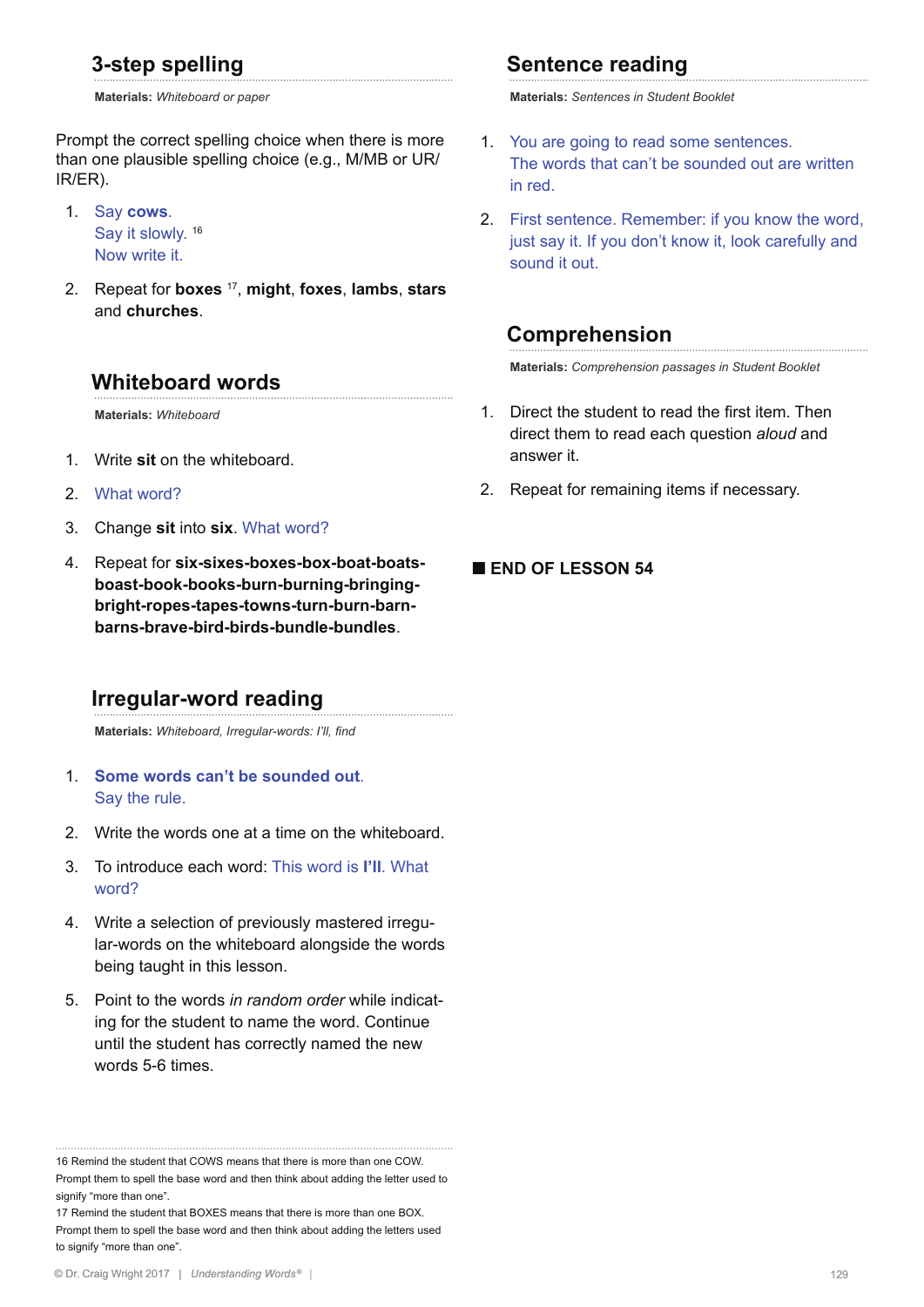#### **Mastery Check**

- 1. Review the material taught in the previous lesson.
- 2. Carry on with Lesson 55 if the student has mastered or is close to mastering the material. If not, repeat the material taught in previous lessons.

#### **Suffixes (past tense)**

**Materials:** *Student Booklets, whiteboard* 

- 1. Write -**ed** on the whiteboard. Underneath write **jump** and **jumped**.
- 2. Point to -**ed**. **This letter group tells that something has already happened**. **What does it tell?**
- 3. For example, this word (point to **jump**) is **jump**. Today I jump, yesterday I …. (Jumped).
- 4. When you add -**ed** to jump it becomes /jumpt/. Don't try to sound it out because –**ed** actually makes three sounds.<sup>18</sup> What I want you to do instead is to work out the base word like jump and then think of what that word would be if it had already happened.
- 5. Next. Write **missed** on the whiteboard.
- 6. This word has -**ed** on the end. Cover the -ed. What is the base word? (miss)
- 7. Today I miss, yesterday I …. (missed) So this word (uncover) is missed.
- 8. **Direct the student to the Wordlist in their workbook:**
- 9. **First word. Base word? Whole word?**
- 10. Next word.

#### **Spelling**

**Materials:** *Whiteboard, mini-whiteboard*

- 1. Write -**ed** on the whiteboard. What does this letter group tell? (That something has happened).
- 2. Another way of saying that is that -**ed** shows that the word is in past tense.
- 3. Write **jump** on the whiteboard. What word? Jump is a present tense word. The jump is happening now. What sort of word is jump? (Present tense).
- 4. Write **jumped** on the whiteboard. What word? Jumped is a past tense word. The jump happened in the past. What sort of word is jumped? (Past tense).
- 5. Next. I will say some words. Tell me if they are present or past tense.
- 6. **Surf** (Present).
- 7. **Trained** (Past).
- 8. **Barked** (Past).
- 9. **Start** (Present).
- 10. **Smashed** (Past).
- 11. Say **jumped**. Is it present or past tense? (Past). What letter group do you add to the end of jump to make it past tense? (ed). Now write **jumped**.
- 12. Say **turned**. Is it present or past tense? (Past). What letter group do you add to the end of turn to make it past tense? (ed). Now write **turned**.
- 13. Say **mashed**. Is it present or past tense? (Past). What letter group do you add to the end of mash to make it past tense? (ed). Now write **mashed**.

<sup>18</sup> /t/ in jumped, /d/ in hugged, /əd/ in lifted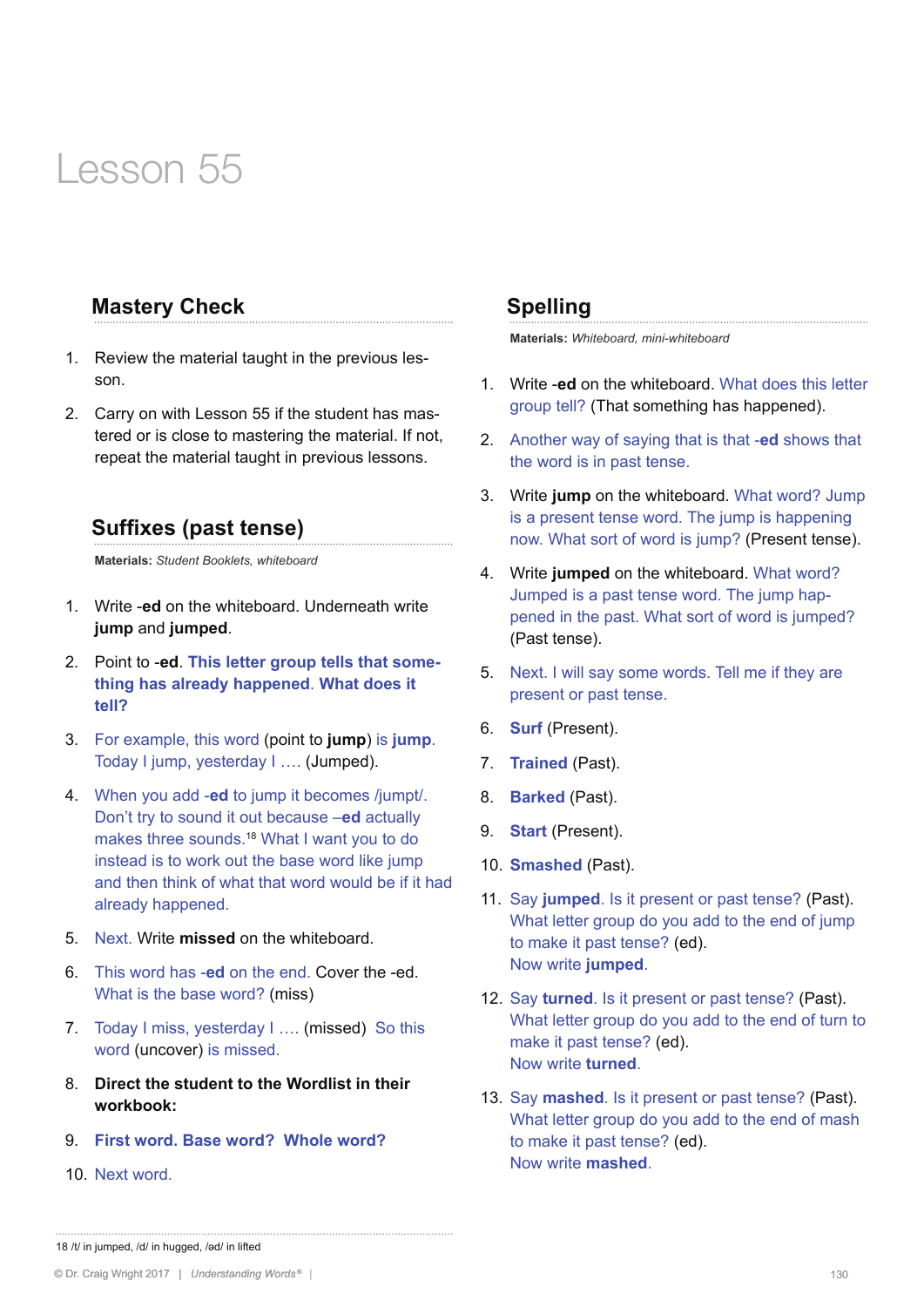### **Whiteboard words**

**Materials:** *Whiteboard*

- 1. Write **born** on the whiteboard.
- 2. What word?
- 3. Change **born** into **burn**. What word?
- 4. Repeat for **burn-burned- turn-turned-tornborn-box-boxed-boxes-foxes-fix-fixed-foundsounds-sir-bird-birds-third-thumb-townsbrown-breed-bring-burn-church-churcheschained-rained-raining-row-slowly-sea**.

#### **Irregular-word reading**

**Materials:** *Whiteboard, Irregular-words: only, enough*

- 1. **Some words can't be sounded out**. Say the rule.
- 2. Write the words one at a time on the whiteboard.
- 3. To introduce each word: This word is **only**. What word?
- 4. Write a selection of previously mastered irregular-words on the whiteboard alongside the words being taught in this lesson.
- 5. Point to the words *in random order* while indicating for the student to name the word. Continue until the student has correctly named the new words 5-6 times.

#### **Sentence reading**

**Materials:** *Sentences in Student Booklet*

- 1. You are going to read some sentences. The words that can't be sounded out are written in red.
- 2. First sentence. Remember: if you know the word, just say it. If you don't know it, look carefully and sound it out.

### **Comprehension**

**Materials:** *Comprehension passages in Student Booklet*

- 1. Direct the student to read the first item. Then direct them to read each question a*loud* and answer it.
- 2. Repeat for remaining items if necessary.

#### **Story-reading**

**Materials:** *Story in Student Booklet*

1. You are going to read a story now. Remember, if you know a word, just say it. If you don't know a word, look carefully, and sound it out.

#### **■ END OF LESSON 55**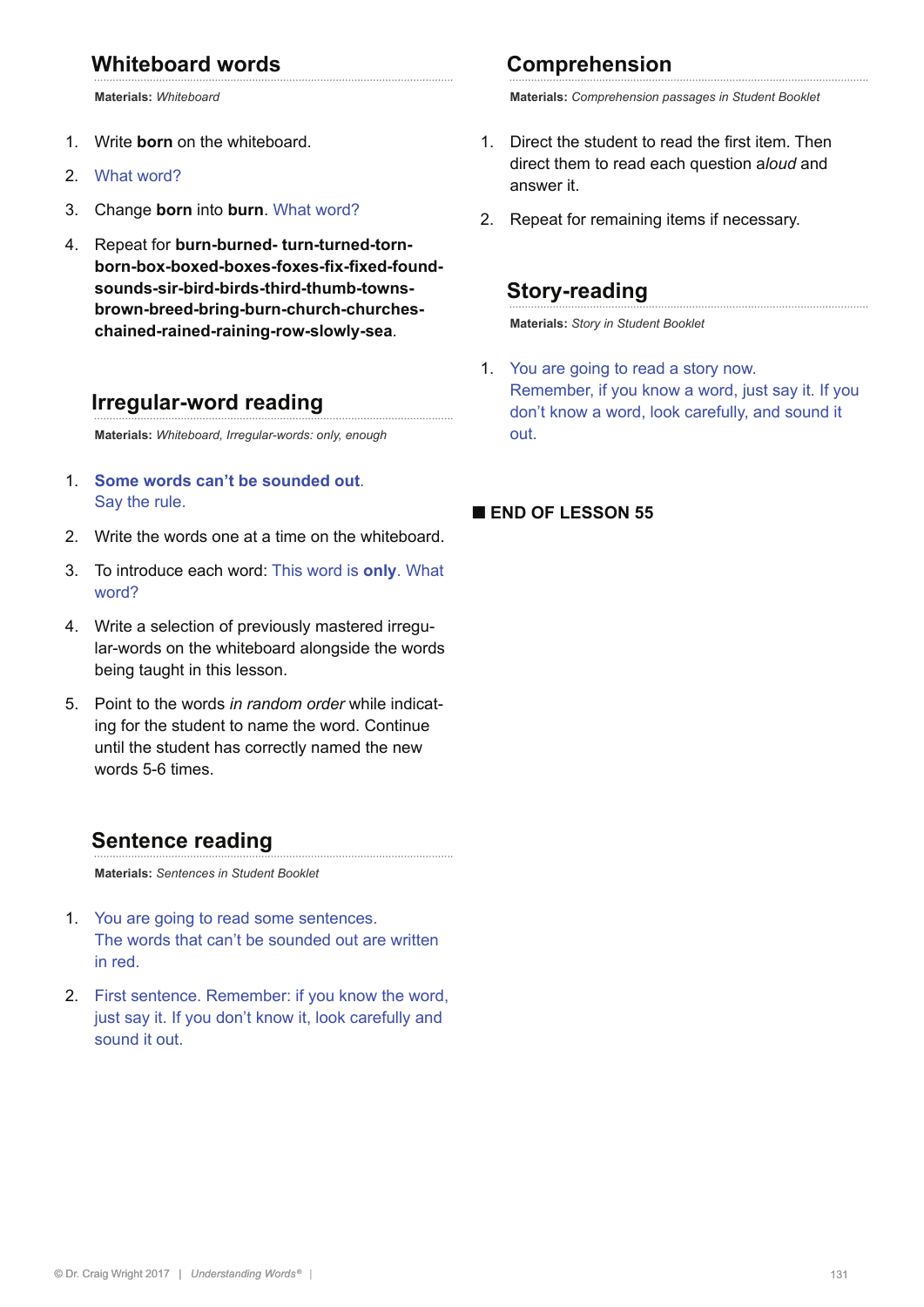| nets             |       | weeks whips whales hugs |       |                | whiskers |
|------------------|-------|-------------------------|-------|----------------|----------|
| kits             | figs  | cars                    | nuts  | taps           | brains   |
| dams             | nets  | hats                    | towns | pets           | sharks   |
| cats             | rocks | tents                   | cups  | bottles towels |          |
| <b>Lesson 54</b> |       |                         |       |                |          |
| boxes foxes      |       | wishes                  |       | churches       | latches  |
| sixes            | ashes | branches                |       | matches        | torches  |
| dishes           | axes  | ditches                 |       | witnesses      | dresses  |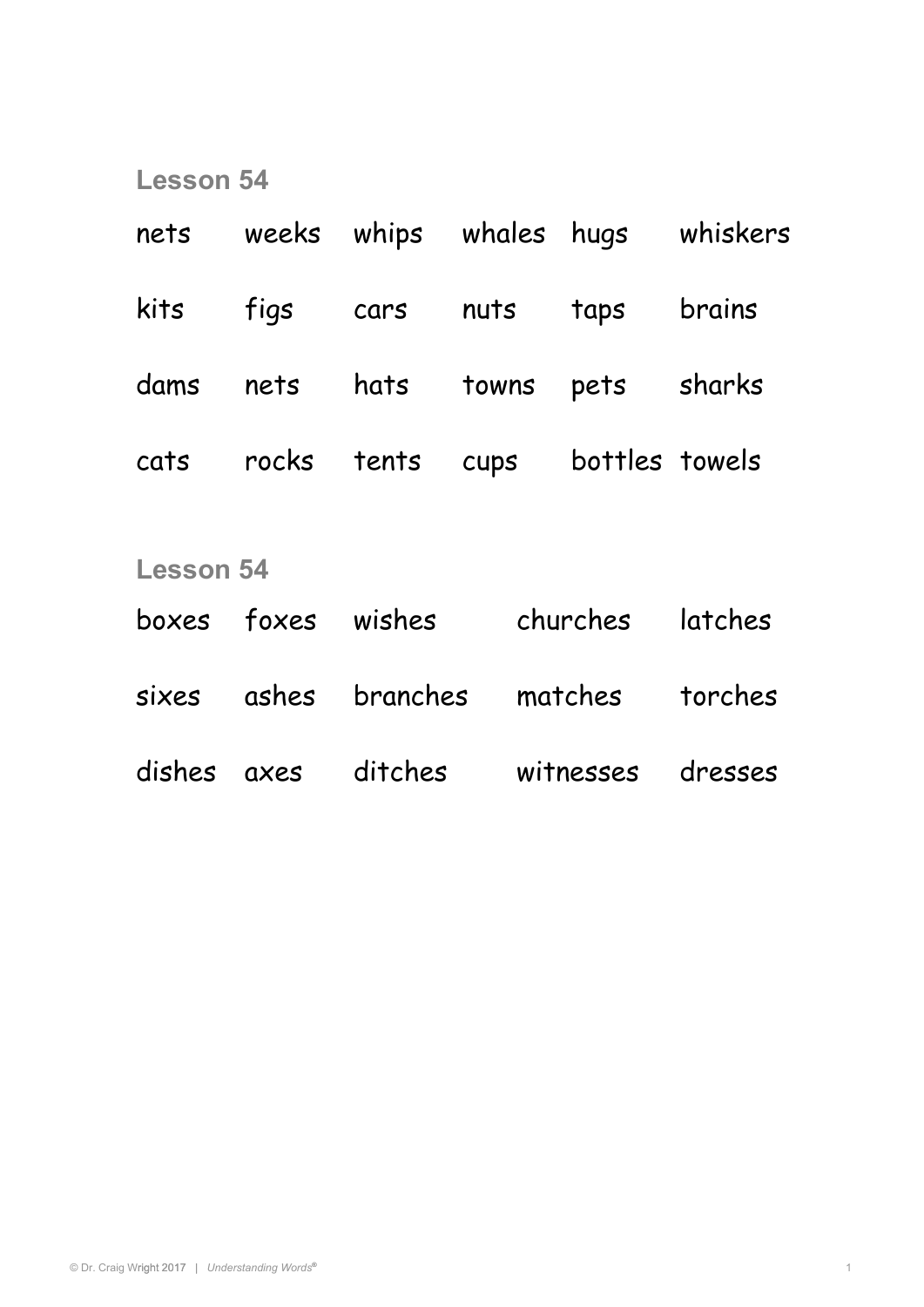**Sentences for Lesson 54** 

- 1. "You will find most of the food in the boxes," Jenny's mother told her.
- 2. "The food has gone cold. You spent too long looking at the foxes at your friend's place."
- 3. "I'll stop fishing when I can see sharks in the surf." thought Jim.
- 4. "I'll need to find the torches so we can see in the dark," thought Mark.
- 5. "Do you need me to fix your bikes?" asked Max's d ad.
- 6. "Most of your friends now have places at the new school," said Kate's mother.
- 7. "I got new boxes from the school shop," said Kate's mother. "They were about two dollars. What a s teal!"
- 8. "We can't take many more losses," the coach told her team.
- 9. "Once the fox is gone, it's gone," said Mark's mother. "I'm not getting you another one next week."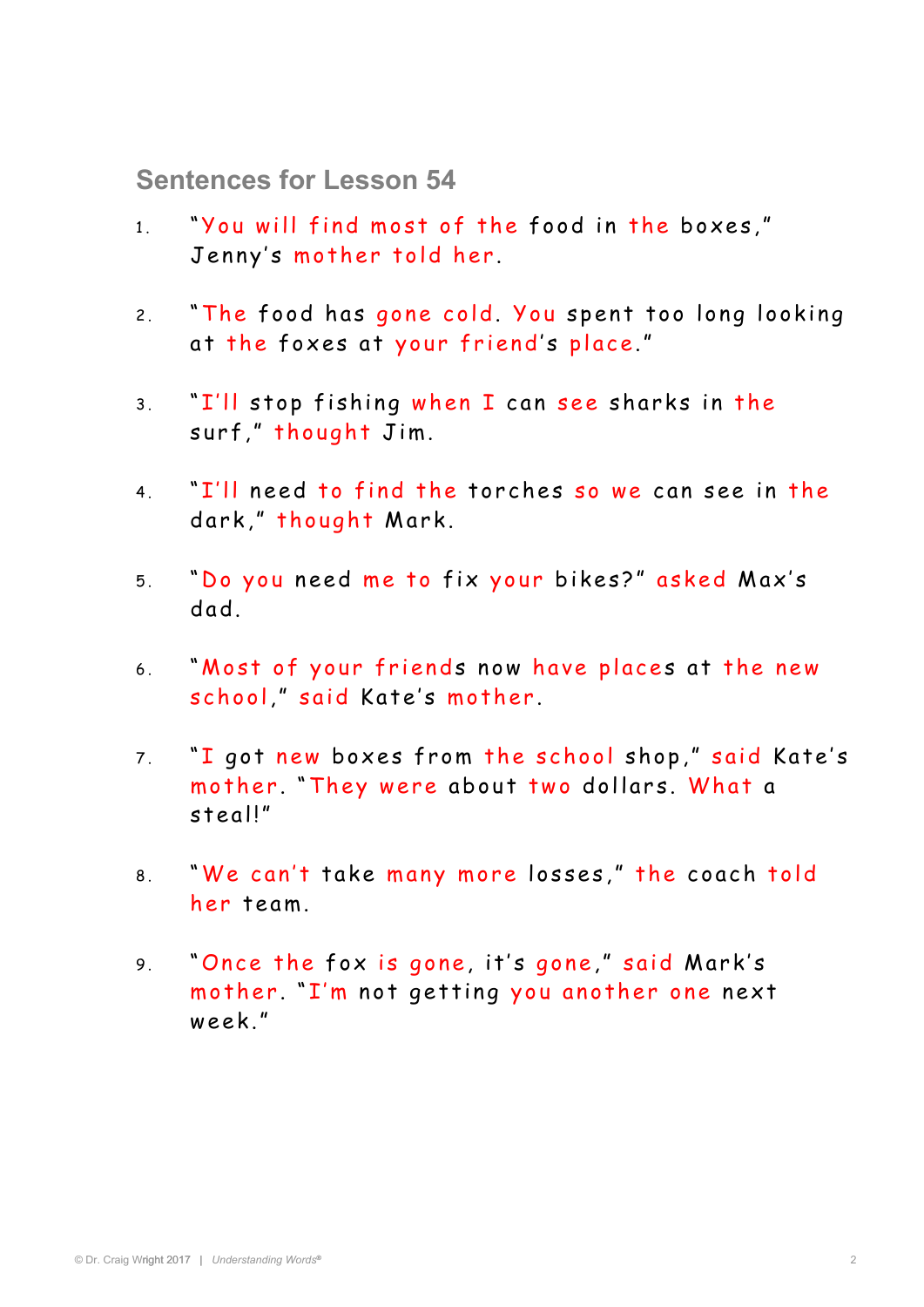- 10. "The fox is cold," thought Mrs. Kane. "I don't know why they hang around here. There must be better places that they can find to live."
- 11. "I would like to have two friends and three foxes," thought Penny.
- 12. "How many bears can I get for two dollars?" thought Max.
- 13 Kate had three black beetles
- 14. The town had three lambs that lived in the main street.
- 15. Nicky had to choose between two dresses.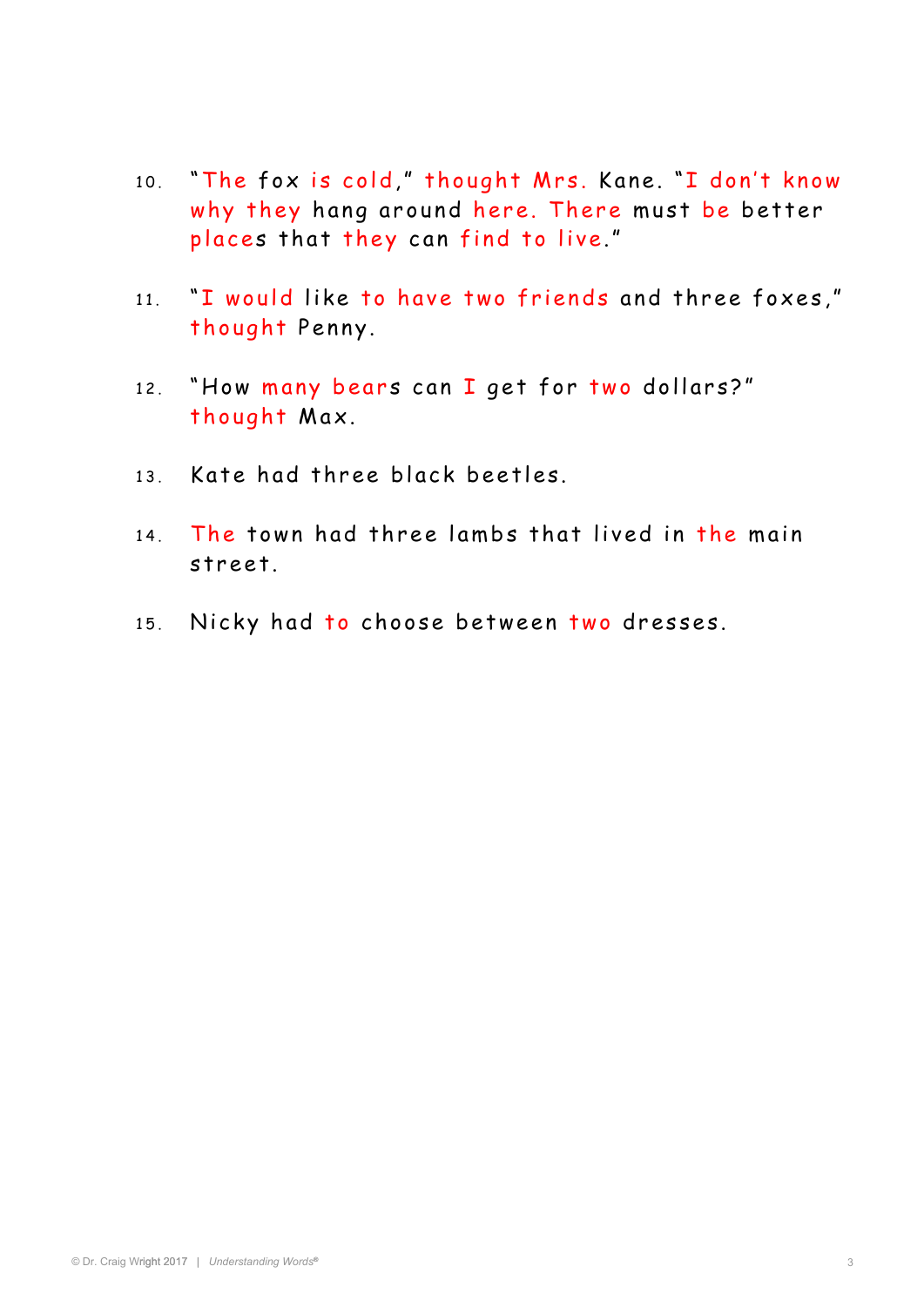## **Comprehension for Lesson 54**

two brown snakes on the ground in the middle of Two friends were going up the mountain. They saw the track. They froze.

- 1. What were the friends doing?
- 2. What was on the ground?
- 3. What sort of snakes did they see?
- 4. Where were the brown snakes?
- 5. Why did they freeze?

On the way home he met two of his friends. He was Jack took his mother's best brown coat to school. having so much fun that he dropped it in the mud.

- 1 What did Jack take to school?
- 2 . What sort of coat was it?
- 3 . What did he drop in the mud?
- 4. When did he drop the brown coat in the mud?
- 5 . Why did Jack drop the coat?
- 6. What do you think Jack did as soon as he got home:
	- a. Scrubbed the coat.
	- b. Had something to eat.
	- $c$  Hid the coat.
- 7. How do you think Jack was feeling when his Mum c ame ho me?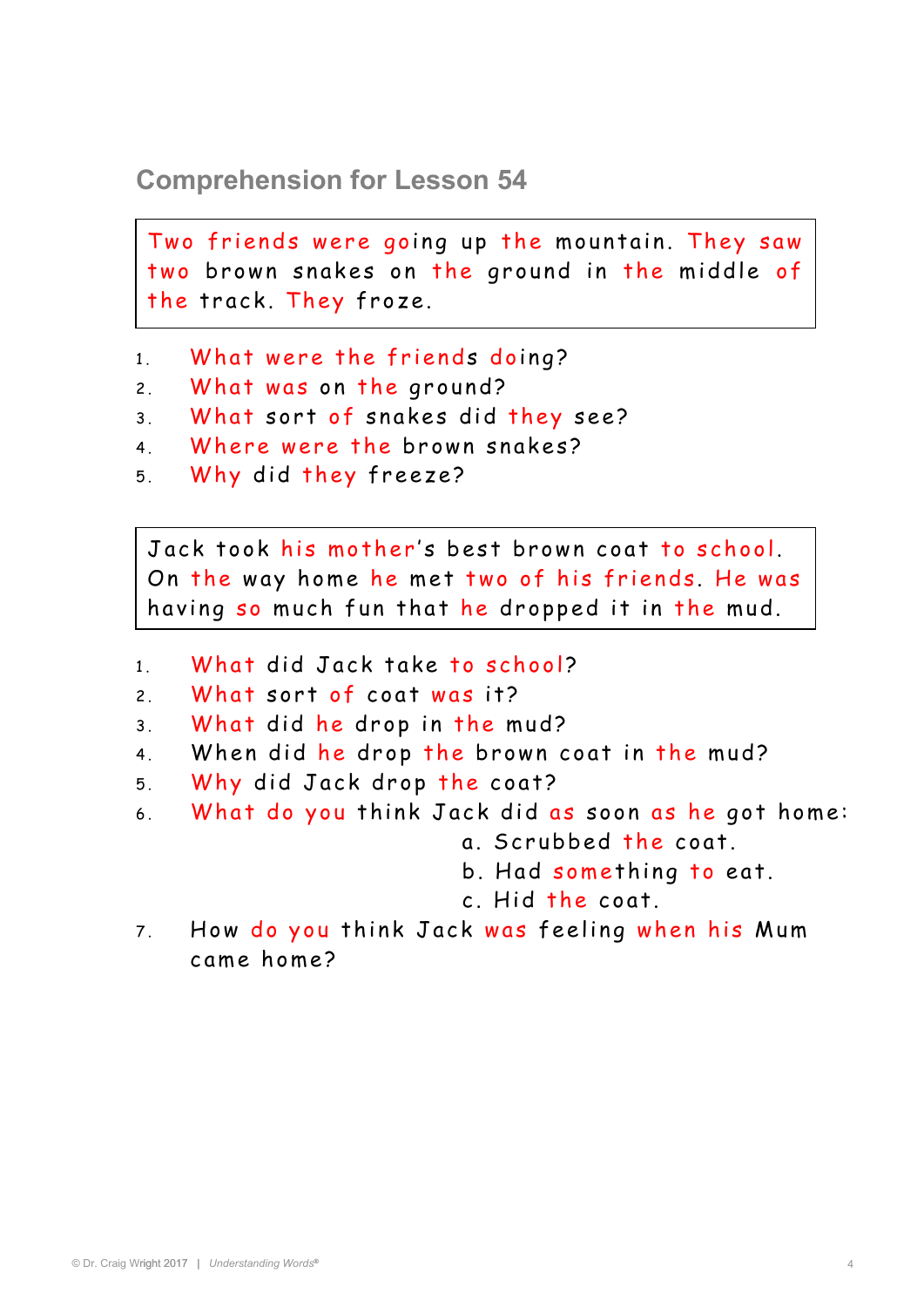| jumped  | rained  | groaned   | started  |
|---------|---------|-----------|----------|
| howled  | wheeled | whirled   | peeked   |
| yelled  | whipped | parked    | missed   |
| steamed | turned  | sorted    | whacked  |
| trained | growled | smashed   | chained  |
| surfed  | looked  | soaked    | spooned  |
| drowned | stayed  | flicked   | pinched  |
| shifted | shouted | pounded   | floated  |
| sailed  | showed  | signalled | switched |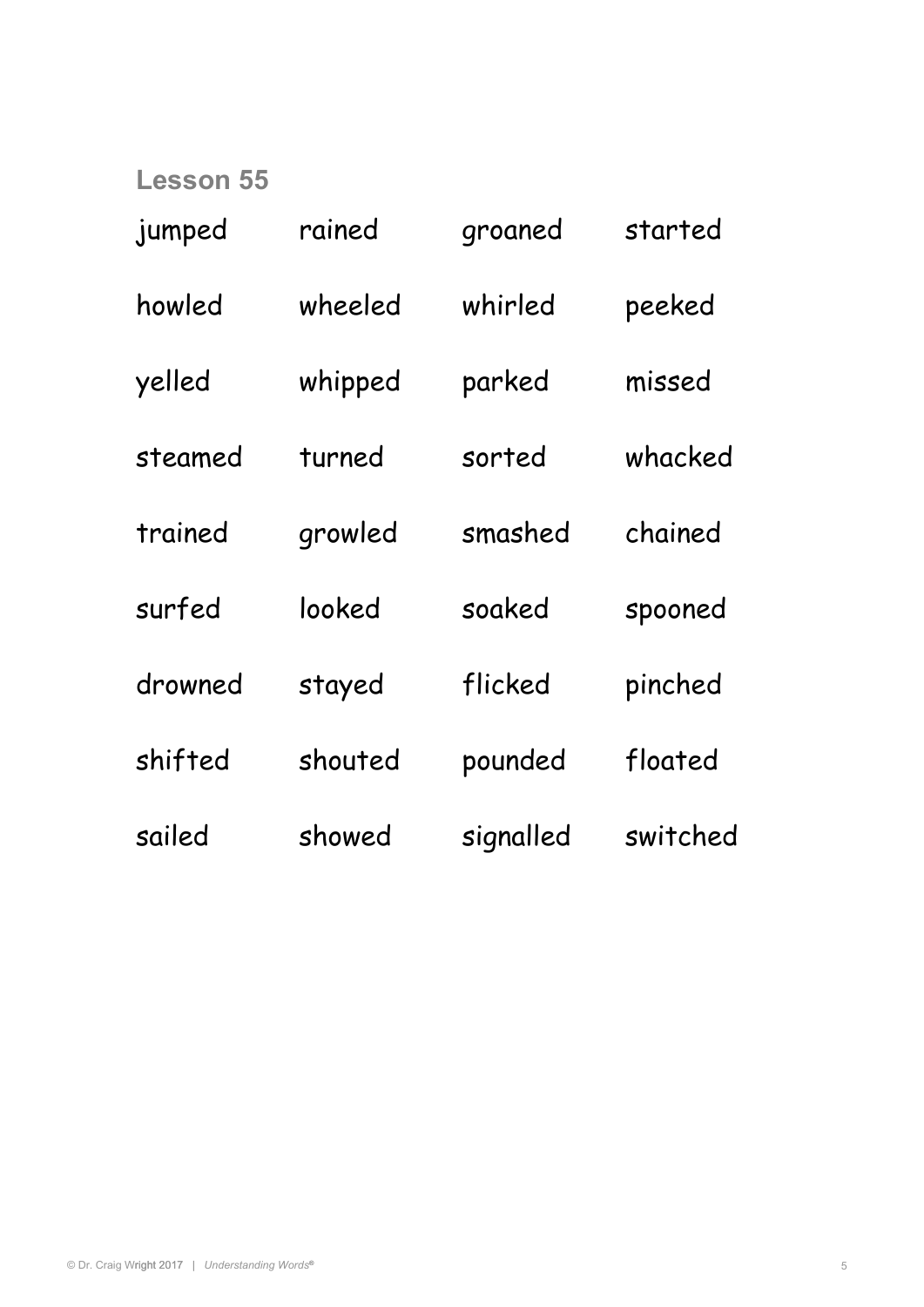**Sentences for Lesson 55** 

- 1. "I only put enough food in the boxes for you and two friends," Jenny's mother told her.
- 2. "Don't forget that most of your friends will have packed enough food in their lunch boxes," Jenny's mother said.
- 3. "I will only fix your bikes if you bring them to my place," said Jack's friend. "Bring them around on Saturday morning before it gets too cold. I hate fixing bikes with numb fingers."
- 4. "I'll see if I can find the foxes if I have enough time," said Max.
- 5. "I have too many bunches of grapes," thought Kate. "I only need enough for me and for two of my friends. I picked way too many."
- 6. The black beetles were jumping on Karl's hand.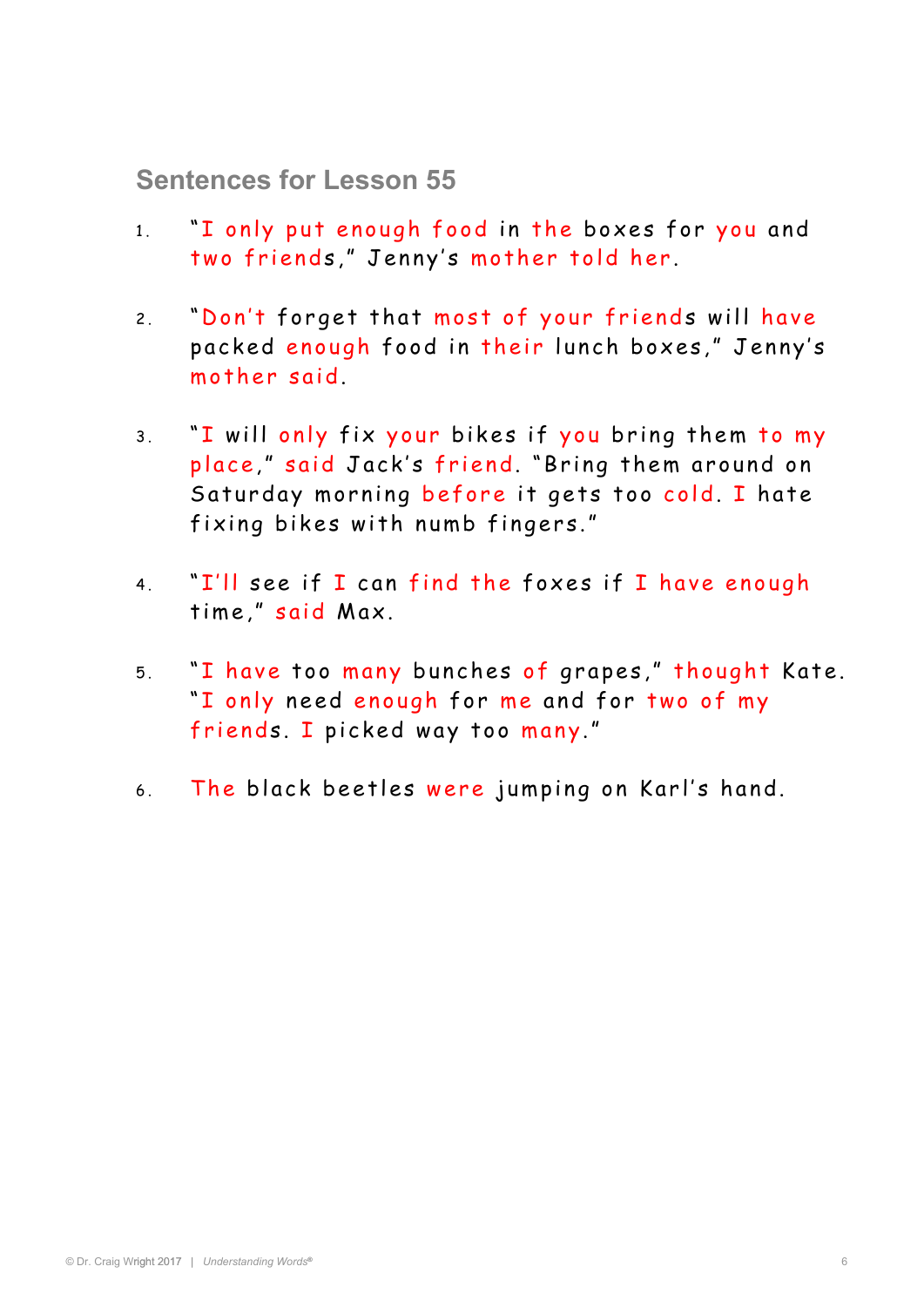# **Comprehension for Lesson 55**

days. They needed to find the lost girl quickly The two friends only had enough food for three before they ran out of food.

- 1. What did the two friends have?
- 2. Did they have enough food for six days?
- 3. Who were they looking for?
- 4. What was the girl's problem?
- 5 . Why did they need to find her quickly?

train. He thought his mother would have enough Jack only took what he needed with him on the clothes at her place when he arrived.

- 1. What did Jack take?
- 2. How was Jack travelling?
- 3. Where was he travelling to?
- 4. Why didn't he take a lot of clothes with him?

.<br>belt to support them. Jack's shorts would fall down if he didn't have a

- 1. What was the belt holding up?
- 2. What would happen if Jack didn't have a belt to support his shorts?
- 3. What was supporting the shorts?